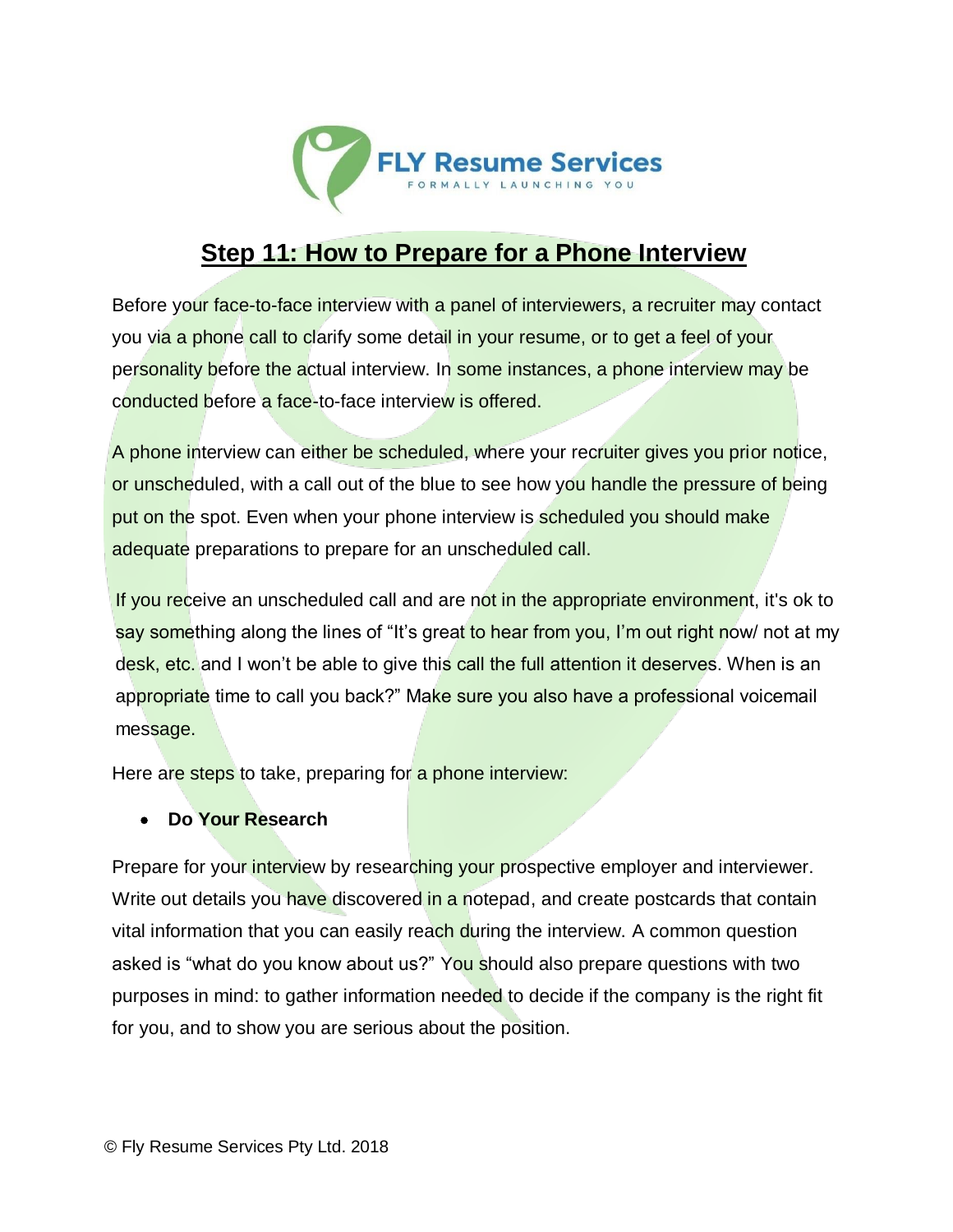## **Prepare for The Call**

- **o Create a Conducive Environment:** Choose a room or a section of your home that you can set up as a meeting spot. Ensure the spot you choose has a strong signal strength. Get a table and organize all the research clearly and within reach. Print out your resume and highlight key areas you want to focus on.
- **o Change Your Voicemail:** Create a professional sounding voicemail. Don't do bits or make your voicemail a prank message.
- **o Keep Your Phone Around:** Keep your phone charged and always within reach. The last thing you want is to miss a scheduled phone interview choose a ringer that is loud enough to wake you up.
- **o Eliminate Distractions:** Keep your location noise-free and absent of distractions such as pets and young children. Absolute concentration is required to really ace any interview, especially one where your interviewer cannot be seen.
- **During the Call**
	- **o Be Courteous:** Address your interviewer by their title (Mr., Mrs., and Ms.) and their last name, unless they specify a name they wish to be addressed by.
	- **o Listen Attentively:** Keep note of everything the interviewer says—keep a notepad around to jot down details. The interviewer will likely discuss expectations, the requirements to be successful in the company and job role and any major challenges you will potentially face in the position. Taking notes will allow you to answer them properly when it's your turn to talk.
	- **o Answer Clearly:** Your voice can make or break an interview, so before the call, drink a lot of water to clear your throat. When you speak, be sure to project—choose a perfect position to maximize the clarity of your voice. Stand during the call, or sit with a perfect posture to ensure you are audible.